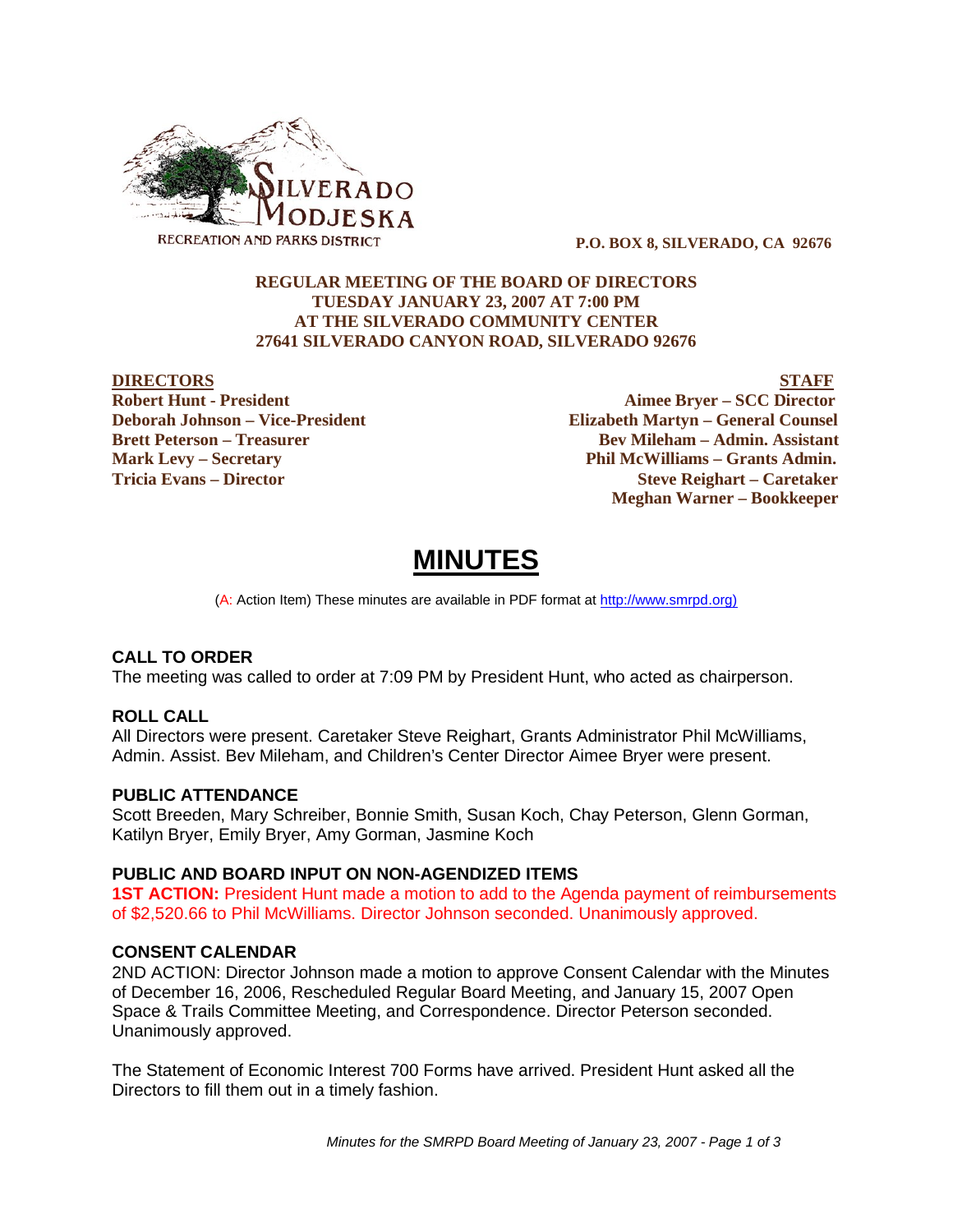# **PAYMENT OF DISTRICT BILLS**

**3RD ACTION:** Director Peterson made a motion to approve Transmittal 01-07A for Director's compensation for the Regular Board meeting of December 16, 2006 to Directors Hunt, Peterson, Evans, Johnson & Levy. Director Johnson seconded. Unanimously approved.

**4TH ACTION:** Director Johnson made a motion to approve Transmittal 01-07B, District Bills, \$2004.13. Director Evans seconded. Unanimously approved.

**5TH ACTION:** Director Johnson made a motion to pay transmittal 01-07C for \$1,367.99, District Bills, Director Peterson seconded. Unanimously approved.

**6TH ACTION:** Director Evans made a motion to pay \$2,520.66 to Phil McWilliams for reimbursements. Director Peterson seconded. Unanimously approved.

#### **CHILDREN'S CENTER DIRECTOR'S REPORT**

Enrollment is up by 3 children. Had a parents meeting where fundraisers are being discussed and planned and Word Days are being scheduled. Directors Hunt and Evans may have a SMRPD booth at the Chili Cookoff Fundraiser.

The OC Family Grant work is completed. Aimee thanked Director Johnson for all her help and support. The B of A bank credit card has been paid off.

Plans for the Ameriquest grant funded improvements to the back yard of the Modjeska Community Center were presented. Katilyn and Emily Bryer, Amy Gorman, and Jasmine Koch from the Children's Center presented their plans and showed drawings. Bonnie Smith has been helping and they are working together to come up with the best plan. Bonnie and Aimee are going to meet to discuss the budget and will report their decisions at the next Regular Board Meeting. Director Johnson requested a meeting with Bonnie and Aimee and the Facilities Committee to discuss color pallets, budget etc.

#### **GRANTS ADMINISTRATION REPORT**

Phil McWilliams said that the Community Center Construction is complete except for a few small details such as cracks in the exterior plaster near the deck.

**7TH ACTION:** Director Hunt made a motion to declare construction at the Silverado Community Center closed. Director Peterson seconded. Unanimously approved.

The Board discussed payment of two invoices to Vargas Construction.

**8TH ACTION:** Director Evans made a motion to approve payment of Invoice # 5 for \$31,181.00 to Vargas Construction. Director Peterson seconded. Unanimously approved.

**9TH ACTION:** Director Peterson made a motion to approve payment of Invoice #6 for \$17,940.00 to Vargas Construction. Director Johnson seconded. Unanimously approved.

The Board will discuss a dedication ceremony at the next Regular Board Meeting.

#### **CARETAKER'S REPORT**

Trimmed a large peppertree limb. Repaired a large mirror at Modjeska Comm. Ctr., the sandbox at Silverado Park, and ordered new trashcans for the men's room there. Bonnie Smith is concerned about the lawn at Modjeska Park. Phil McWilliams will talk to Snyder about lawn care needs and may need to check into getting a new bid, as well as bids from other companies.